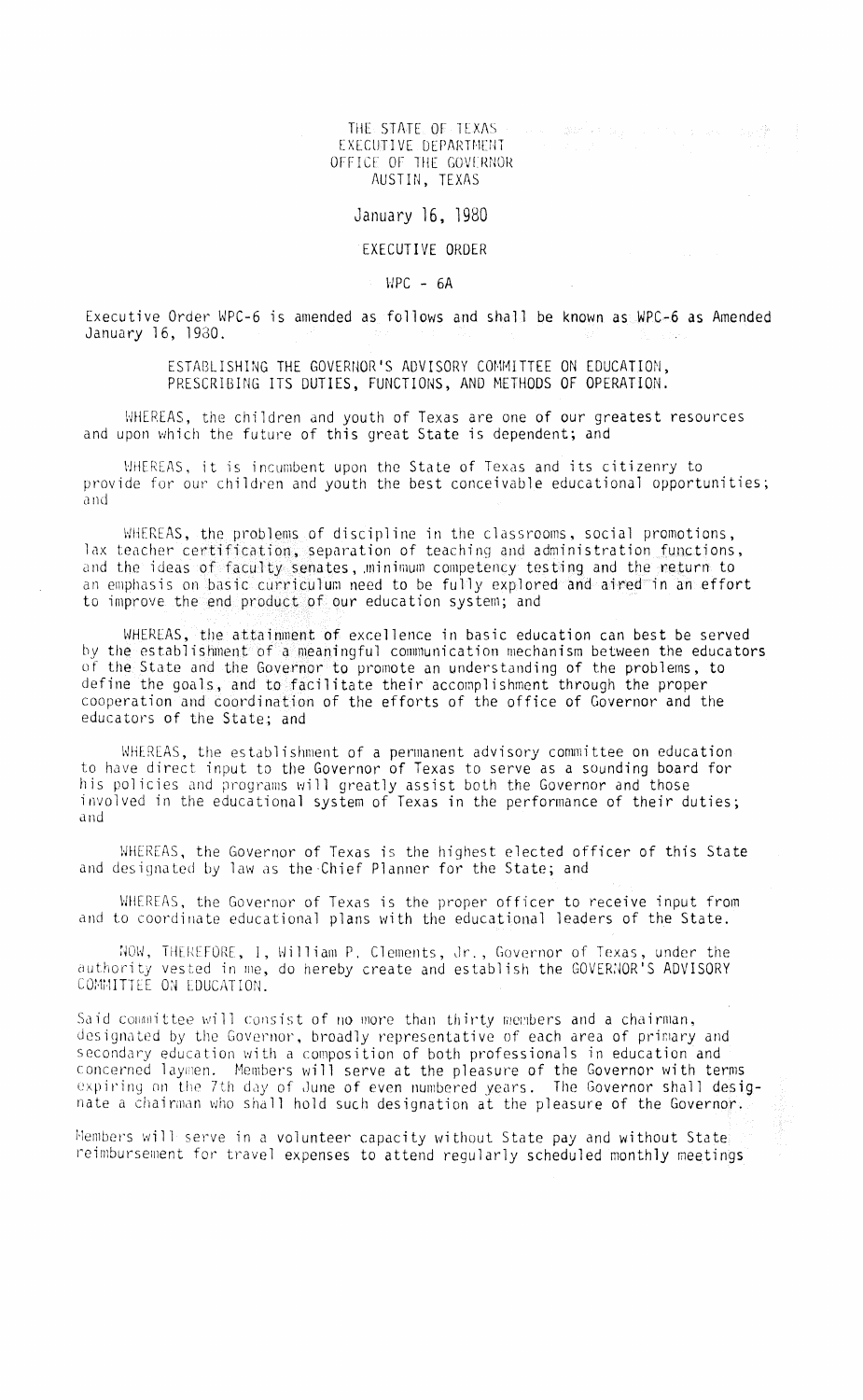of the committee. Travel expenses for other necessary committee activities, such as educational hearings and conferences, shall be reimbursed as authorized by the chairman.

Said committee is directed to meet at least twice annually and at all other times as may be directed by the chairman or the Governor.

Said committee shall in addition to the agenda set by its chairman, make such studies and reports as the Governor may from time to time request and shall keep the Governor advised as to the committee's activities.

All Stat2 Agencies, Boards, and Commissions are hereby directed to assist fully the GOVERNOR'S ADVISORY COMMITTEE ON EDUCATION in addition to the Governor's Office aid and other staff support.

This amendment of WPC-6 shall be effective immediately and shall remain in full force and effect until modified, amended or rescinded by me.

The complete text of WPC-6 as Amended January 16, 1980, is as attached.

Given under my hand this 16th day of

January, 1980.

A.P. Cle

WILLIAM P. CLEMENTS, JR. Governor of Texas



ATTEST:

Filed in the office of<br>Secretary of State

**Secretary of Slate**

# **JAN 1 7 t980**

**Statutory Documents Div.** 

 $\bar{\beta}$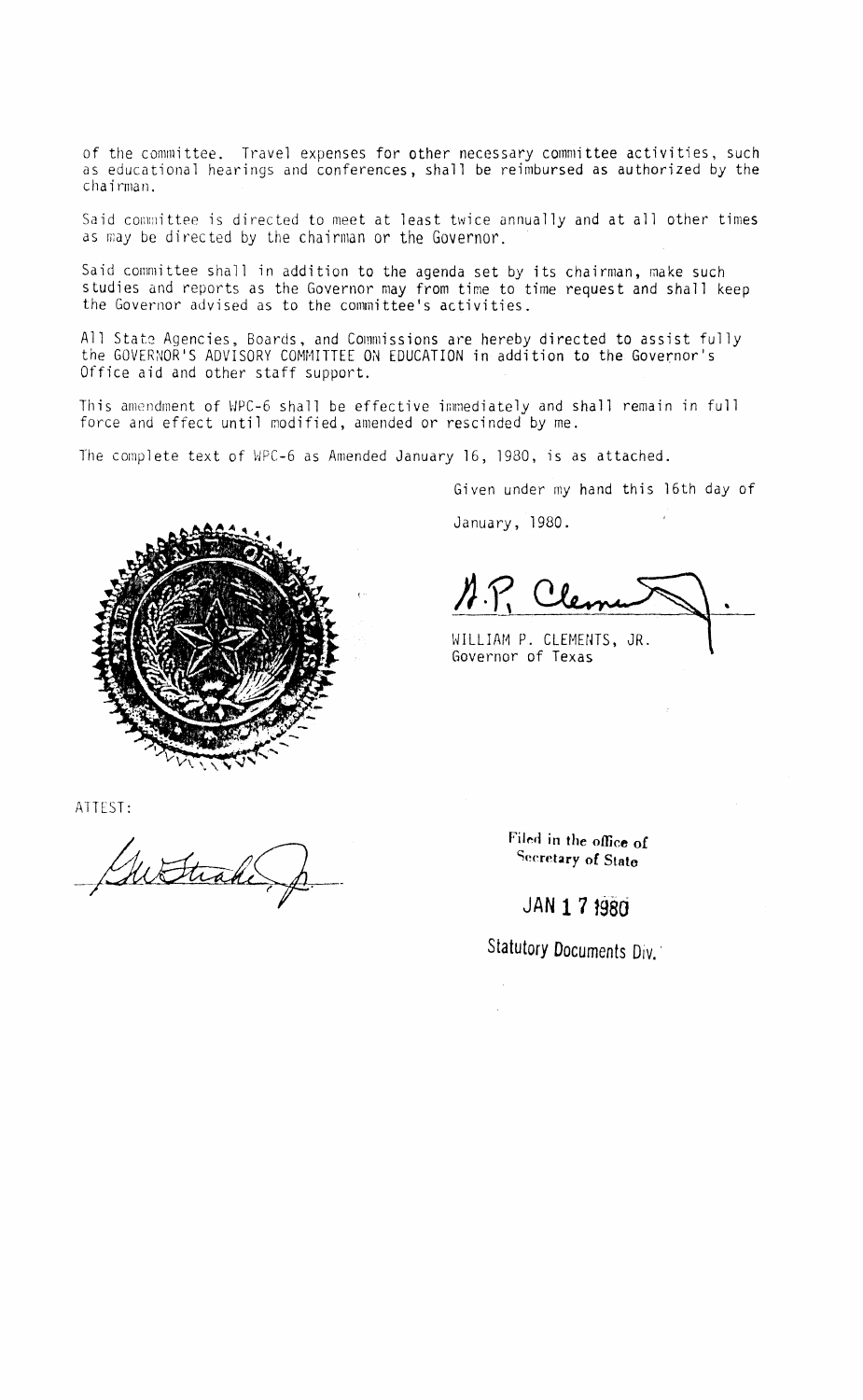#### THE STATE OF TEXAS EXECUTIVE DEPARTMENT OFFICE OF THE GOVERNOR AUSTIN, TEXAS

#### January 16, 1980

### EXECUTIVE ORDER

#### WPC-6 as Amended January 16, 1980

#### ESTABLISHING THE GOVERNOR'S ADVISORY COMMITTEE ON EDUCATION, PRESCRIBING ITS DUTIES, FUNCTIONS AND THE METHODS OF OPERATION.

WHEREAS, the children and youth of Texas are one of our greatest resources and upon which the future of this great State is dependent; and

WHEREAS, it is incumbent upon the State of Texas and its citizenry to provide for our children and youth the best conceivable educational opportunities; and

WHEREAS, the problems of discipline in the classrooms, social promotions, lax teacher certification, separation of teaching and administration functions, and the ideas of faculty senates, minimum competency testing and the return 'to an emphasis on basic curriculum need to be fully explored and aired in an effort to improve the end product of our education system; and

WHEREAS, the attainment of excellence in basic education can best be served by the establishment of a meaningful communication mechanism between the educators of the State and the Governor to promote and understanding of the problems, to define the goals, and to facilitate their accomplishment through the proper cooperation and coordination of the efforts of the office of Governor and the educators of the State; and

WHEREAS, the establishment of a permanent advisory committee on education to have direct input to the Governor of Texas to serve as a sounding board for his policies and programs will greatly assist both the Governor and those involved ir the educational system of Texas in the performance of their duties; and

WHEREAS, the Governor of Texas is the highest elected officer of this State and designated by law as the Chief Planner for the State; and

WHEREAS, the Governor of Texas is the proper officer to receive input from and to coordinate educational plans with the educational leaders of the State.

NOW, THEREFORE, I, William P. Clements, Jr., Governor of Texas, under the authority vested in me, do hereby create and establish the GOVERNOR'S ADVISORY COMMITTEE ON EDUCATION.

Said committee will consist of no more than thirty members and a chairman, designated by the Governor, broadly representative of each area of primary and secondary education with a composition of both professionals in education and concerned laymen. Hembers will serve at the pleasure of the Governor with terms expiring on the 7th day of June of even numbered years. The Governor shall designate a chairman who shall hold such designation at the pleasure of the Governor.

Members will serve in a volunteer capacity without State pay and without State reimbursement for travel expenses to attend regularly scheduled monthly meetings